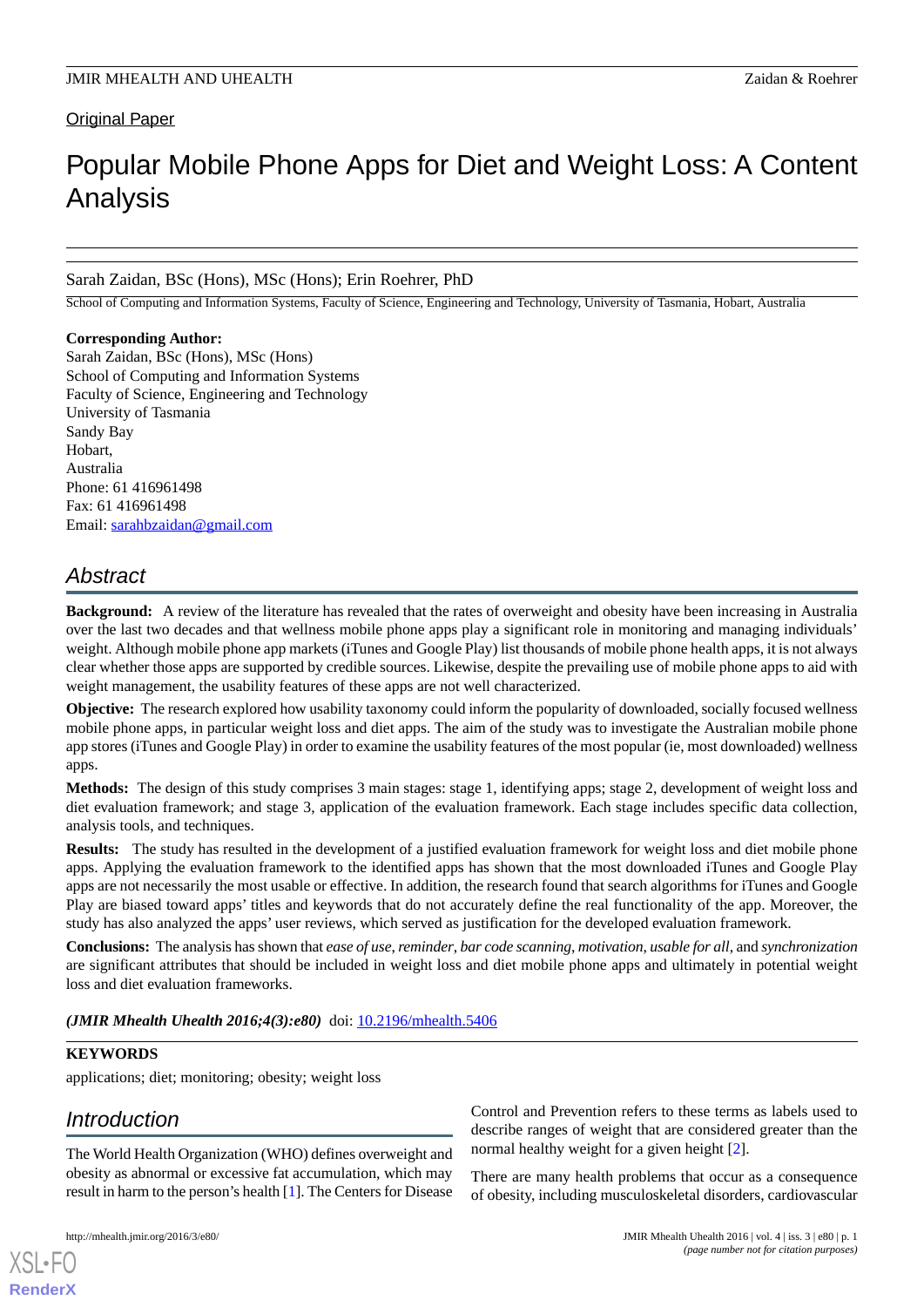disease, type 2 diabetes, and some cancers (endometrial, breast, and colon). Many of these diseases are preventable if a person follows a healthy and active lifestyle [[1\]](#page-8-0).

According to WHO global estimates [[1](#page-8-0)], in 2014, about 13% of the world's adult population (11% of men and 15% of women) was obese, while 39% of adults aged 18 years and older (38% of men and 40% of women) were overweight. The rate of obesity has more than doubled between 1980 and 2014 [[1\]](#page-8-0). The main problem is that overweight and obesity is killing more people than underweight worldwide (this includes all people in high-income and most middle-income countries) [\[1](#page-8-0)].

One of the most important strategies to manage this problem is behavioral intervention for weight management and lifestyle changes, which requires *self-monitoring*. This strategy not only leads to weight loss but also prevents weight gain or regaining weight and encourages physical activities [\[3](#page-8-2)]. Self-monitoring is observing and recording person's exercise and eating patterns, followed by feedback on those behaviors [\[3](#page-8-2)]. Self-monitoring increases self-awareness with regard to targeting behavior and outcomes in relation to food intake goals. In addition, it can act as an early warning system, indicating whether a risk of becoming overweight is increasing [[3\]](#page-8-2). Although health care providers can monitor an individual's health, they face clear problems with providing treatment and advice to the people who are at risk of overweight and obesity [\[4](#page-8-3)]. Self-monitoring combined with healthy weight guidelines provides an alternative solution to weight management [\[4](#page-8-3)].

Wellness technologies and wellness apps can be used to monitor users' health and help them maintain a healthy lifestyle. *Mobile phone apps* play an important role in monitoring and managing individuals' weight. They provide real-time feedback and can employ persuasive technology among both chronically ill and healthy individuals [\[5\]](#page-8-4). Wellness monitoring apps are redefining the concept of self-monitoring by altering the isolated process of self-monitoring into a communal, supportive process whereby multiple individuals with similar health interests can check the user's progress and give encouraging feedback [[5\]](#page-8-4). MyFitnessPal, Lose it!, FatSecret's Calorie Counter, and SparkPeople are some of the popular apps with features that can track diets and physical activities [\[6](#page-8-5)].

Although mobile app markets (iTunes and Google Play) list hundreds of thousands of health apps, it is not always clear whether those apps are supported by credible sources [[7\]](#page-8-6). Despite the prevailing use of mobile phone apps to aid with weight management, the usability features of these apps are not well characterized [[8\]](#page-8-7). Therefore, the aim of this study was to investigate the Australian mobile phone app stores (iTunes and Google Play) in order to examine the usability features of popular wellness apps, particularly in the area of diet and weight loss. In addition, it aimed to explore and recommend any important aspects of the most popular mobile phone apps for diet and weight loss that could assist users in the selection of diet and weight loss apps and assist developers in decisions regarding those apps.

# *Methods*

### **Research Objectives**

In order to achieve the research aims, the following objectives were identified:

1. Identify the most popular weight loss and diet apps according to specific criteria.

2. Build or find a framework for evaluating these apps and apply this evaluation framework to the identified apps.

3. Compare the outcomes of the developed evaluation framework with specific metrics for justification.

#### **Design**

The design of this research has included 3 main stages: stage 1, *identifying apps*; stage 2, *development of the evaluation framework*; and stage 3, *application of the framework*. At the end, a thematic analysis of apps' user reviews was conducted to serve as justification and exploration step of the results.

### *Stage 1: Identifying Apps*

Identifying Apps included a review of the apps that were located in iTunes and Google Play stores. This review was based on predefined inclusion and exclusion criteria. The inclusion criteria for selecting the apps from the stores were as follows: (1) free, no charge, (2) high star rating (1 and 2 considered low ratings, 3 stars standard, and 4 and 5 stars considered high ratings), (3) app language is English, (4) consumer-oriented app, and (5) app should be related to weight loss and diet. The first 2 criteria were considered because they represent important factors for users in terms of selecting mobile phone wellness apps from among alternatives [[7](#page-8-6)]. The third criterion was identified because the study focused on the Australian mobile phone app stores where English was found to be the most commonly spoken language among mobile phone app users [[9](#page-8-8)]. The fourth and fifth criteria were created to serve this study's purpose. An app was excluded if it did not meet any of these inclusion criteria.

Apps were selected from the stores using the search terms "weight loss" and "diet." Because of time constraint, only the top 30 popular apps from each store were examined. First, iTunes apps were collected between June 24 and June 25, 2014, using the aforementioned search terms. The Google Play apps were collected using the same search terms from June 26 to June 30, 2014. The list of possible apps for iOS was obtained using iTunes version 11.2 and for Android using Google Play. Second, the 30 most popular iTunes apps were collected on June 25, 2014 and the 30 most popular apps for Google Play on July 4, 2014. As iTunes does not provide an estimate of the number of downloads per app, the displayed search queries on the computer monitor were used as an indication of the apps' popularity [\[10](#page-8-9)]. Therefore, the first 30 displayed apps were considered the 30 most popular iTunes apps. Unlike iTunes, Google Play store provides a worldwide total number of downloads for each app, which has been utilized as a proxy of apps' popularity. Consequently, the 30 apps that were downloaded the most were considered as the most popular Google Play apps. The 30 most popular iTunes and Google Play

 $XS$ -FO **[RenderX](http://www.renderx.com/)**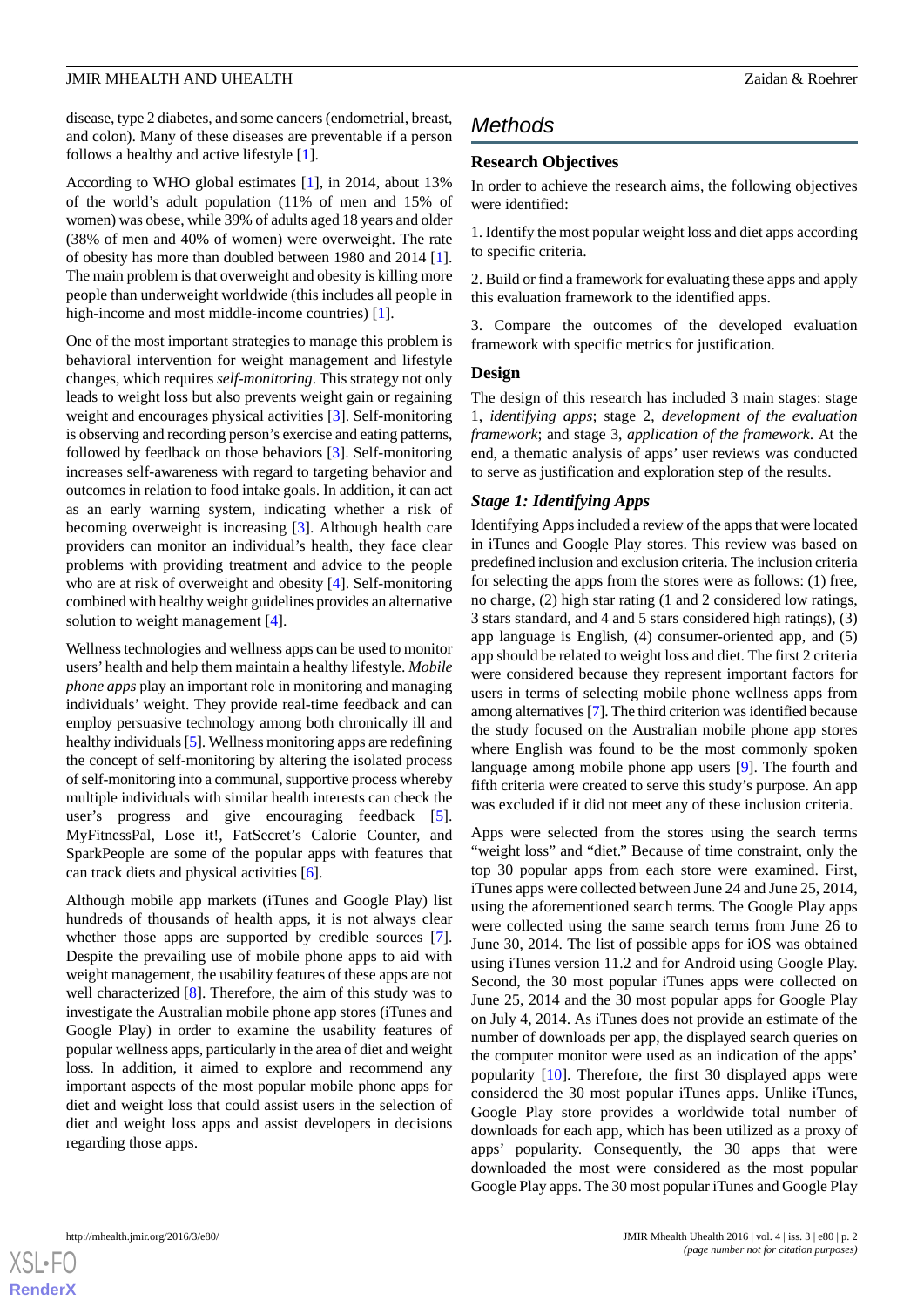apps that resulted from the search terms "diet" and "weight loss" were only included in the analysis of this study.

iTunes and Google Play descriptions were used to review the 5 inclusion criteria per app. The description page of both stores includes a list of features the app offers, user ratings, customer reviews, and 1 to 4 screenshots of what the app looks like when downloaded. The description page provides sufficient information for evaluating the inclusion criteria. Only the apps that met the 5 inclusion criteria were considered; all other apps were excluded.

#### *Stage 2: Development of Evaluation Framework*

The development of the evaluation framework was achieved using principles of qualitative content analysis to analyze previous studies related to evaluating wellness apps. Qualitative content analysis methods were utilized to draw on existing theories in order to develop the evaluation framework and its elements, which allowed for a meaningful evaluation of the weight loss and diet mobile phone apps.

#### *Stage 3: Application of the Framework*

The application of the framework started on July 14, 2014. This stage followed the method by Breton et al [\[11](#page-8-10)] of applying the evaluation framework to the wellness mobile phone apps. Thus, an Excel worksheet was used to apply the framework to the apps. The application of the evaluation framework required the individual downloading of the refined apps that resulted from stage 1—identifying apps. After the app was downloaded, the framework components were examined. When the app satisfied the framework component, an "X" was assigned as a code to indicate the presence of the framework component (ie,  $X=1$ ). Otherwise, the cell was left empty. After investigating the 9 components of the framework, the value of the *index score* was calculated. After the framework was applied to all identified apps separately, the apps were ranked according to their index scores. This method of evaluating apps' content is a valid technique that has been used by other similar app evaluation studies [\[8](#page-8-7),[10-](#page-8-9)[12\]](#page-8-11).

#### *Thematic Analysis of Apps' User Reviews*

As the third objective of this study was aiming to compare the outcomes of the developed evaluation framework with a specific metric as justification, a deductive thematic analysis was conducted to search for patterns in the apps' user reviews after applying the framework to all apps. The thematic analysis was conducted on August 4, 2014. The most recent user reviews were analyzed for both iTunes and Google Play apps (available user reviews for all months in 2014). The user reviews were analyzed manually by the authors using the deductive way of thematic analysis. Thus, using Excel worksheets, we first coded the reviews, developed themes, and then generated categories. Patterns that were searched for in the users' reviews were

matched either in wording or meaning to the elements of the evaluation framework. In addition, new patterns discovered from the thematic analysis were also considered. There are several studies that demonstrate the usefulness of investigating apps'user reviews as it can reflect a key part of users' experience [[13](#page-8-12)[-16](#page-8-13)]. Thus, analyzing users' reviews put the lens on the developed evaluation framework elements. In addition, it allowed for discovering new evaluation elements that should be utilized in future weight loss and diet evaluation frameworks.

# *Results*

#### **Stage 1: Identifying Apps**

[Figure 1](#page-3-0) summarizes the results of stage 1: identifying apps in the Australian iTunes and Google Play stores.

Some apps in the Australian Google Play market, such as "Woman's DIARY period.diet.cal" developed by HighLab Co Ltd, were excluded from the analysis as they were not related to weight loss or diet. The aforementioned app included a tracking weight feature. However, the content was mainly related to tracking women's menstrual cycle information. This might suggest that the search engine primarily retrieves apps based on the key terms in the apps' titles. Some other factors such as the main function of the app must be considered in retrieving apps. Likewise, in the Australian iTunes store, the following 2 apps (FatBooth by PiVi & Co and Fatify - Get fat by Apptly LLC) were retrieved as a result of the following search terms ("weight loss" and "diet") even though they were not related to diet or weight loss. Apparently, the search engine has considered the term "fat," hence it retrieved those 2 apps in the search results.

Although this study was performed using the Australian Google Play store, there were many apps retrieved in languages other than English, such as DietShin-diet 청혈주스 레시피. The country of the customer should be considered when retrieving apps. This is another example of search engine bias toward keywords in the apps' titles.

In Google Play, some apps' contents were the same; these have been developed by the same developer but appeared under different names. For example, "How To Lose Weight Quickly" and "How To Lose Weight Fast" by Venture Technology Ltd have exactly the same content. One problem with the duplicated apps that appear under different names in the store could be that users might download all of them while they only need to download one. This problem is potentially more serious when the apps are not free. All the aforementioned initial findings of stage 1 indicated that the search algorithm of the stores was biased toward the apps'titles and keywords and not necessarily reflective of the apps' content.

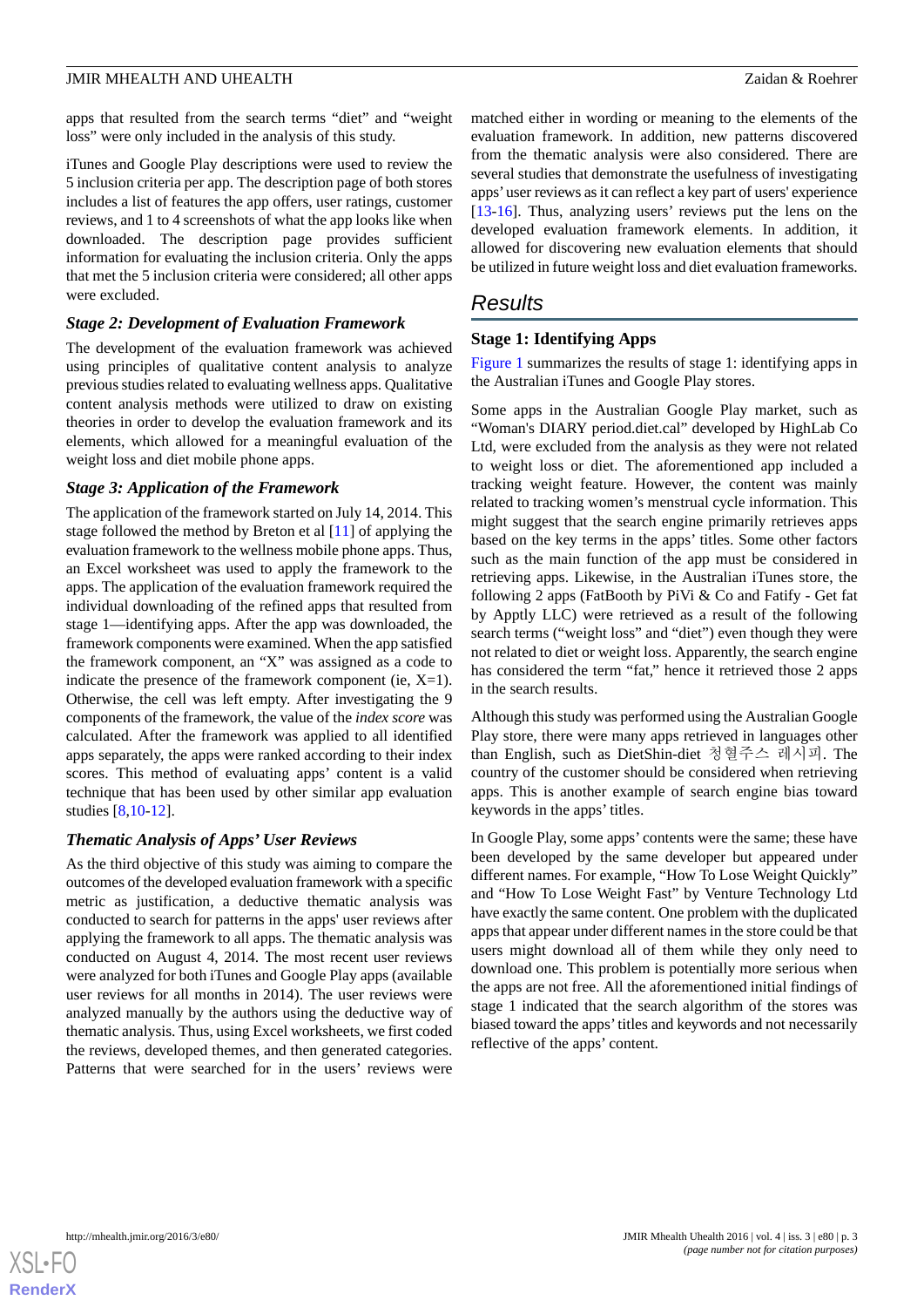<span id="page-3-0"></span>Figure 1. Summary of stage 1 results. (C1 to C5 refer to the 5 inclusion criteria).



### **Stage 2: Development of Weight Loss and Diet Evaluation Framework**

Analyzing the literature revealed 2 main methods of evaluating mobile phone apps. The first method is the People At the Centre of Mobile Application Development (PACMAD) model by Harrison et al [\[17](#page-8-14)]. The PACMAD model includes the following elements: effectiveness, efficiency, satisfaction, learnability, memorability, errors, and cognitive loads. Each of these elements has utility to be evaluated. The PACMAD model considers three factors: user, task, and context [\[17](#page-8-14)]. The second method is the method mentioned in the following studies [[8](#page-8-7)[,10](#page-8-9)-[12\]](#page-8-11). The method of these studies evaluated wellness mobile phone apps by first identifying specific usability elements and then evaluating the apps according to the presence or absence of these elements. Each of these studies has its own app scoring system.

The second method was used in this study to evaluate the 51 iTunes and Google Play apps that resulted from stage 1. The second method of evaluating apps was more appropriate for this study as elements of the PACMAD model tend to be general in nature [\[17](#page-8-14)]; hence, it might be less efficient if applied to examine the usability of weight loss and diet apps. In addition, applying the first method for large number of apps would exceed

the resources available for this study. Thus, the second method of evaluating apps was selected.

The included evaluation elements were related to usability, app design, and index score; these elements resulted from qualitative content analysis of several studies related to evaluating wellness mobile phone apps. The usability elements are concerned with the functionality of the apps. They were based on common evaluation elements gained from behavioral weight loss strategies [[18\]](#page-8-15), as well as from the following studies [[8](#page-8-7)[,11](#page-8-10),[12\]](#page-8-11). However, one of the usability elements (namely, regular physical activity) has been included as it was a common element between some of these studies, which proved the importance of regular physical activity in the context of weight loss and diet. Although it is essential to consider the hedonic design aspects besides the functional side when developing health wellness apps, none of these aforementioned evaluation studies has focused on the apps' design when evaluating wellness apps. This might be caused by a lack of wellness apps' design strategies.

Studies in the literature and thus in this field need more investigations in the foreseeable future. Therefore, the authors have decided to consider the design elements in evaluating the selected apps. The design elements were based on wellness apps' design strategies stated in the study by Alagoz et al [[19\]](#page-9-0).

[XSL](http://www.w3.org/Style/XSL)•FO **[RenderX](http://www.renderx.com/)**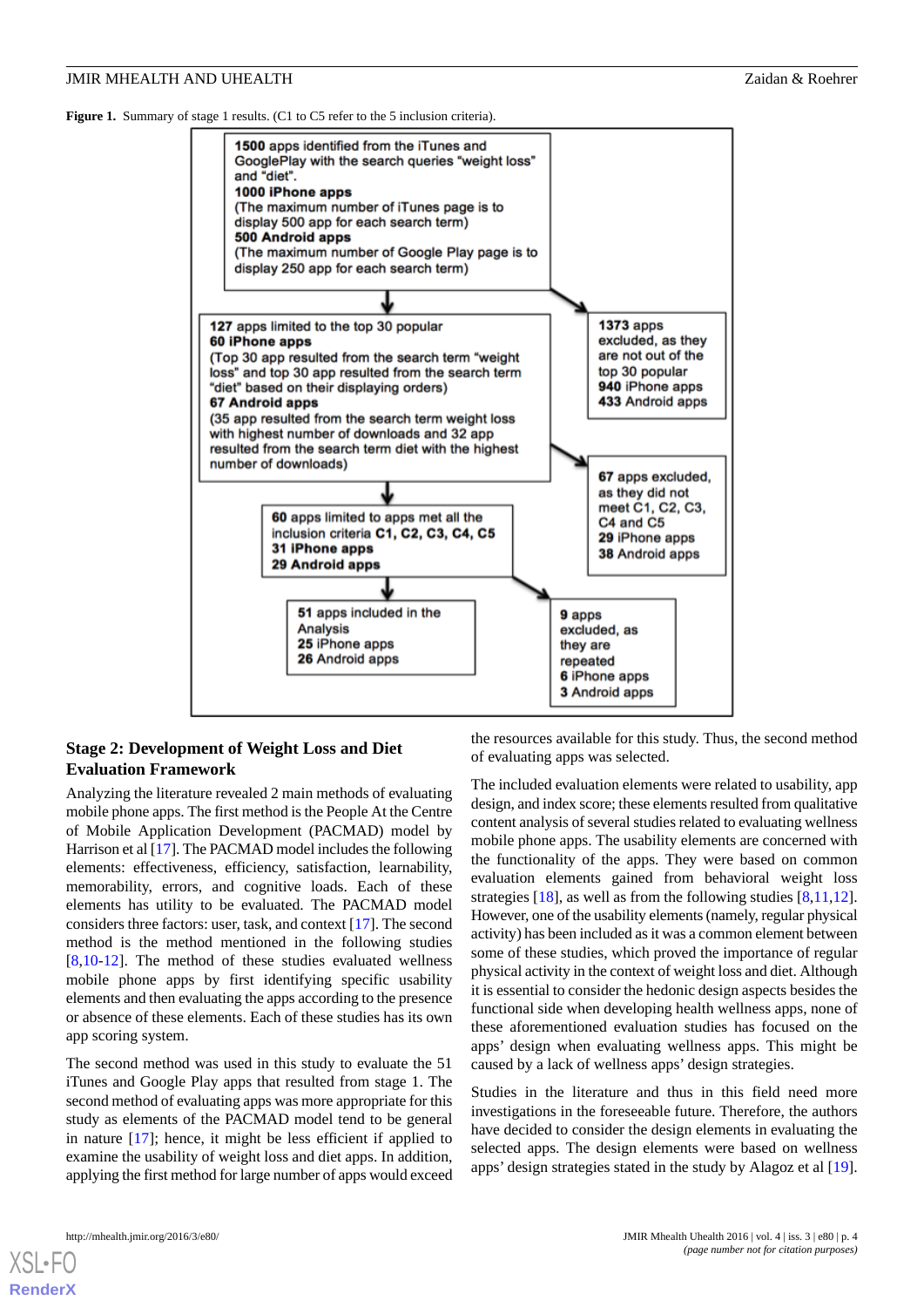The last element of the developed evaluation framework is the index score. The index score is a score calculated based on the existence of functionality and design elements in the identified apps. Index score values range from 0 (minimum value indicating that the app did not meet any of the developed evaluation elements) to 11 (maximum value indicating that the

app incorporated all the developed evaluation elements). The value gained by the index score allowed for an incremental ranking of the apps.

[Table 1](#page-4-0) lists the elements of the developed weight loss and diet mobile phone apps evaluation framework.

<span id="page-4-0"></span>**Table 1.** Elements of the developed weight loss and diet evaluation framework.

| Elements                  |                           | Description                                                                                                                                                                                                                        |
|---------------------------|---------------------------|------------------------------------------------------------------------------------------------------------------------------------------------------------------------------------------------------------------------------------|
| <b>Usability elements</b> |                           |                                                                                                                                                                                                                                    |
|                           | Self-monitoring           | App was scored based on whether or not it provided a means to monitor users' weight over time.                                                                                                                                     |
|                           | Social support            | App was scored on whether it allowed users to access social support services such as message boards, chat rooms,<br>email an expert, or a networking component like Twitter.                                                       |
|                           | Knowledge resource        | App was scored according to whether it provided a knowledge resource that can increase users' knowledge/infor-<br>mation related to nutrition and awareness of weight control or reduction.                                        |
|                           | Weight loss goal          | App was scored on whether it recommends certain weight loss goals for users and whether it allows users to achieve<br>targeted weight.                                                                                             |
|                           | Regular physical activity | The app was scored on whether it recommends a certain amount of physical activity.                                                                                                                                                 |
| <b>Design elements</b>    |                           |                                                                                                                                                                                                                                    |
|                           | Abstract and reflective   | This strategy scores apps on the basis of whether they use a graph, chart, or other virtual means to easily reflect<br>the users' data.                                                                                            |
|                           | Public                    | This strategy aims to evaluate an app on whether or not it provided a log-in feature or similar to avoid unwanted<br>disclosure of user's personal data.                                                                           |
|                           | Aesthetic                 | Apps were scored on whether they enable users to customize or adapt some features in the app according to their<br>personal preferences (eg, backgrounds, user interfaces).                                                        |
|                           | Controllable              | This strategy is concerned with scoring an app on whether it allows a user to manually manage and control access<br>to data. This can remove the possibility of errors that could occur when the apps only depend on sensory data. |
|                           | Trending and historical   | This strategy scored an app on whether or not it enables a user to access historical data to show changes and trends<br>over time.                                                                                                 |
|                           | Comprehensive             | Considers apps that allow users to manually enter data as well as collect sensory data.                                                                                                                                            |
| <b>Index score</b>        |                           |                                                                                                                                                                                                                                    |
|                           |                           | A score determined based on the aforementioned 11 functionality and design elements of the developed evaluation<br>framework. The sum of the scores provided a total value to the index score.                                     |

#### **Stage 3: Application of the Evaluation Framework**

None of the iTunes and Google Play apps achieved the highest proposed index score value (ie, 11) after applying the developed evaluation framework to the identified iTunes and Google Play apps. There were 2 interpretations for this outcome:

1. iTunes and Google Play search engines only consider the keywords entered by users to retrieve apps [\[20](#page-9-1)[-22](#page-9-2)].

2. The popularity of iTunes and Google Play apps does not necessarily indicate the usability of the apps [[20\]](#page-9-1).

All the developed evaluation elements were found at least once in iTunes and/or Google Play apps (see [Figure 2](#page-5-0)).

Applying the evaluation framework to the iTunes and Google Play apps showed that 18% (9/51 apps) of the evaluated apps achieved index scores equal to the average index score (ie, 5). Whereas only 37% (19/51) of the evaluated apps achieved index scores that were higher than average, 45% (23/51) achieved index scores that were lower than average. The aforementioned outcome indicates that the proportion of apps that gained index scores below the average is higher than the proportion of apps with index scores above the average.

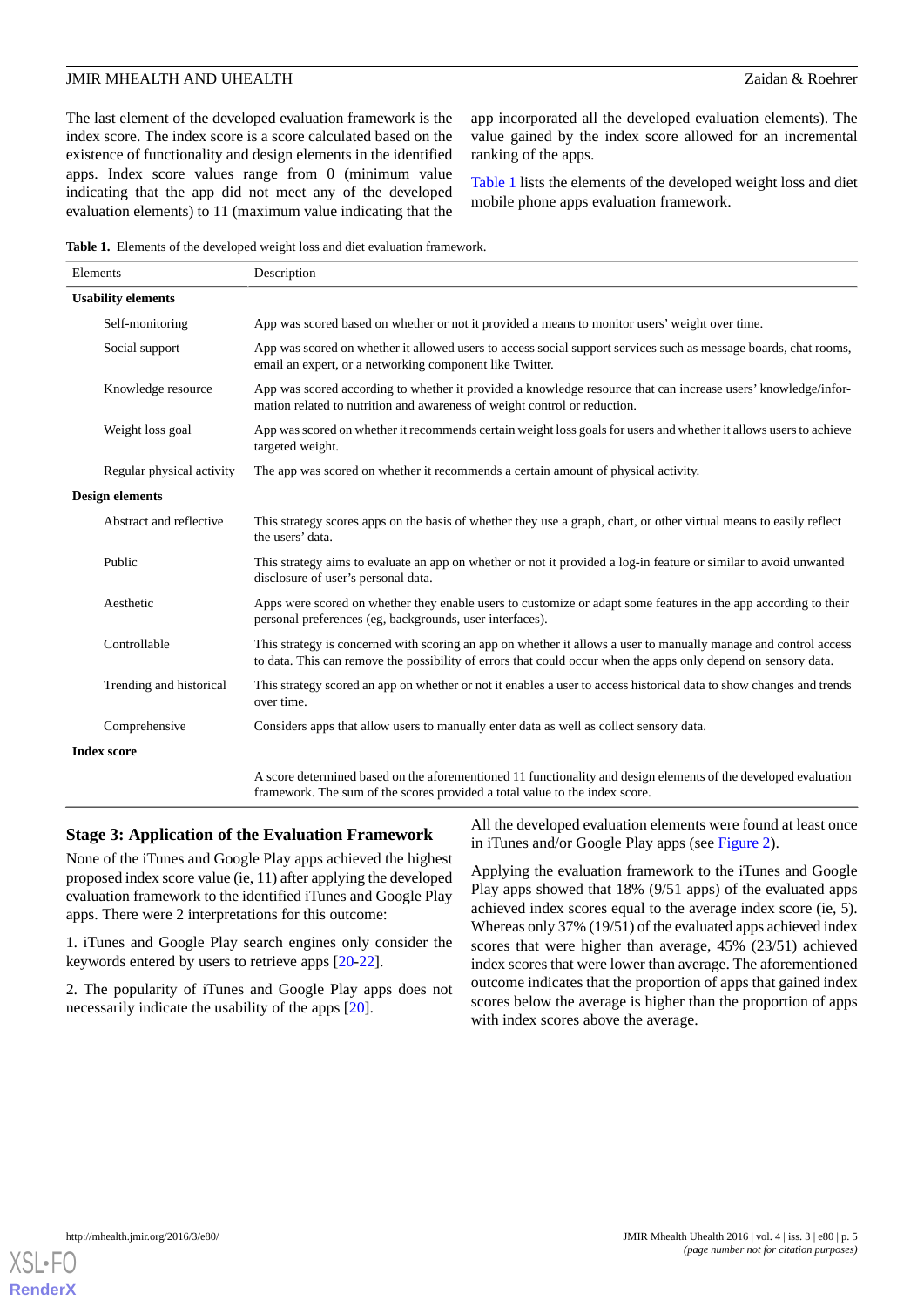<span id="page-5-0"></span>**Figure 2.** The presence of the evaluation elements in iOS and Android apps.



#### **Thematic Analysis of Apps' User Reviews**

Many of the 25 identified iTunes apps did not include users' reviews. However, almost all of the 26 Google Play apps had users' reviews. A total of 402 Google Play user reviews and 150 iTunes user reviews were analyzed. Analyzing the iTunes and Google Play apps'user reviews resulted in 11 categories directly related to the elements of the developed evaluation framework. *Related categories* to elements of the evaluation framework resulted from apps' user reviews that included themes related in wording or meaning to the elements of the evaluation framework (ie, monitoring user data, social support, knowledge resources, weight loss goal, regular physical activity, abstract and reflective, public, aesthetic, controllable, trending and historical, and comprehensive). As Google Play apps had more user reviews than iTunes apps, a larger number of *related categories* were found when analyzing the Google Play apps' user reviews.

Analyzing the iTunes and Google Play apps' reviews also resulted in 12 categories that were not related to the elements of the evaluation framework. *Unrelated categories* resulted from analyzing users' reviews that included themes not related in wording or meaning to elements of the evaluation framework (see [Figure 3](#page-6-0)). Some of these categories emerged as a result of analyzing iTunes and Google Play users' reviews, while some only resulted from either one of them.

As an additional justification step for the outcomes of the evaluation framework, the emerged *related categories* were compared with the gained index score values. The comparison led to two main conclusions. First, the numbers of *related categories* recognized by analyzing iTunes apps' user reviews relatively match the index score values obtained by employing the evaluation framework. Second, the numbers of *related categories* identified by analyzing the Google Play users' reviews more closely matched the index score values. As the analysis of the content used a quantitative element (ie, index score) as part of the rationale for inclusion of the ultimate framework elements, accordingly the *related categories* were viewed in the same manner. Conversely, because of the way the *unrelated categories* were formed, the interpretative nature of the study did not compare their existence with the elements of the evaluation framework (ie, index score values). Accordingly, the *unrelated categories* were not ranked or ordered through any type of quantitative measure. This distinction between the analysis of the related and unrelated categories is in line with the philosophical nature of this study, which is subjective ontology and interpretive epistemology.

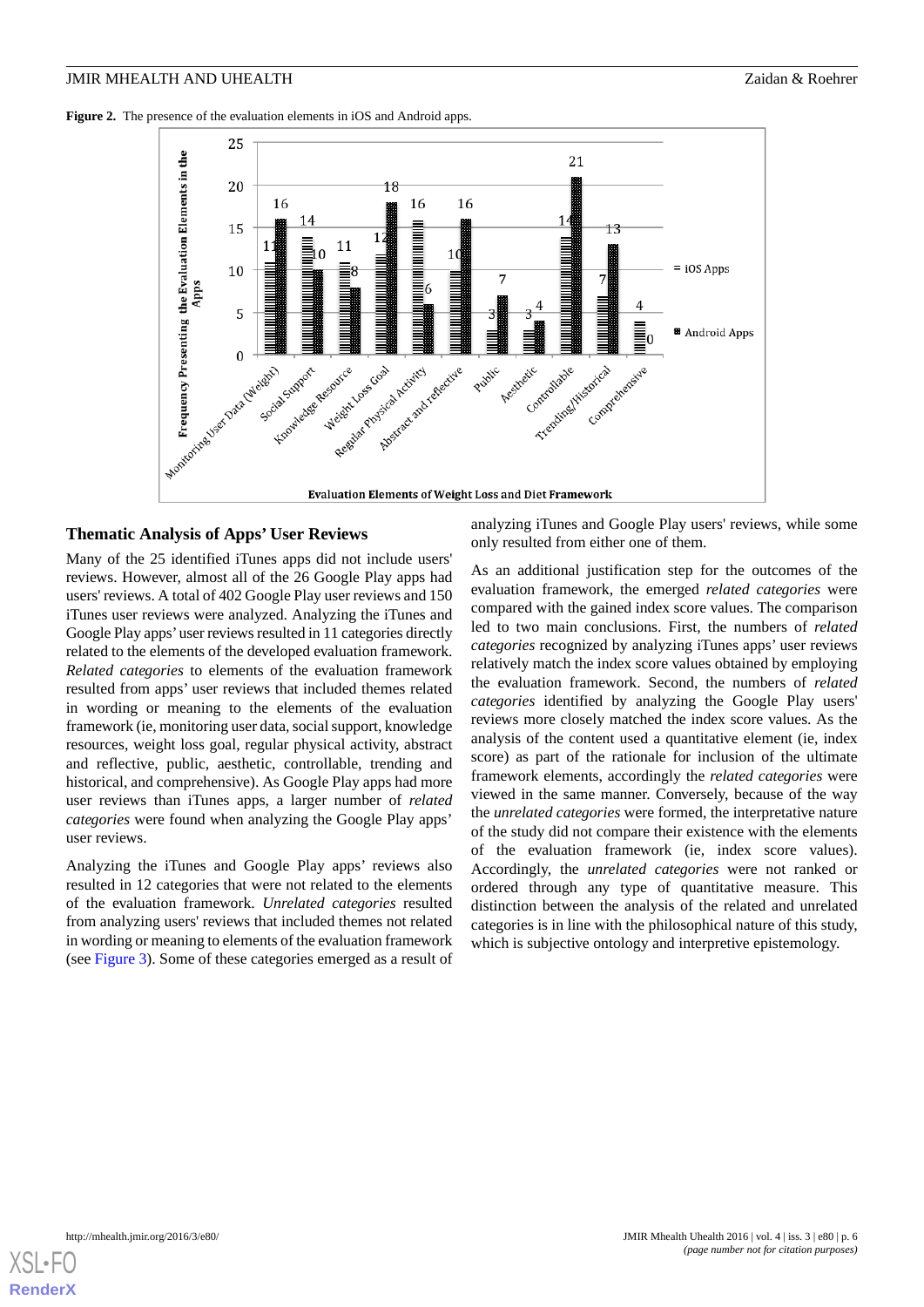<span id="page-6-0"></span>Figure 3. Unrelated categories that resulted from thematic analysis.



# *Discussion*

In stage 1 of this study, the most popular weight loss and diet apps were identified according to specific criteria. The initial findings of stage 1 demonstrated that the search algorithm of iTunes and Google Play was biased toward apps' titles and keywords. Stage 2 of this study developed a justified weight loss and diet apps' evaluation framework by utilizing a content analysis of the literature. The developed evaluation framework included elements related to the usability and design of the apps.

Even though the identified apps were the most popular ones on iTunes and Google Play, after applying the developed evaluation framework to the identified apps, none of the apps was able to achieve the maximum index score value. There were two ways to interpret this initial finding. The first interpretation claims that the search algorithm of iTunes and Google Play was biased toward apps' titles and keywords, which does not necessarily reflect the functionality of the app. Hence, when the developed evaluation framework evaluated these apps, they achieved low index scores. The second interpretation was that the most downloaded iTunes and Google Play apps are not necessarily the most usable and effective apps.

Analyzing the apps' user reviews has resulted in 11 categories that supported the identified evaluation elements of the developed evaluation framework. The presence of 11 *related categories* in the iTunes and Google Play apps' user reviews at least once provided additional assurance of the robustness of the developed framework and its outcomes. All the 11 identified thematic categories were related to the identified evaluation elements of the developed framework. This indicated that none of the identified evaluation framework elements was irrelevant or inappropriate for evaluating weight loss and diet apps.

Analyzing the apps' user reviews resulted in 12 unrelated categories. On one hand, there were six unrelated categories that considered within the scope of this study and hence analyzed in detail (i.e. the *ease of use*, *reminder*, *BCS*,

[XSL](http://www.w3.org/Style/XSL)•FO **[RenderX](http://www.renderx.com/)**

*motivation*, *usable for all*, and *synchronization)* as they were found in the users' reviews of apps that had high index score values. The existence of these categories in the high index score users' reviews reflected the importance of these elements in health apps, particularly in weight loss and diet apps. On the other hand, the following six unrelated categories that resulted from the thematic analysis of apps users' reviews namely *app cons*, *app pros*, *improvement suggestions*, *recommended*, *annoying ads*, *feelings* have not been analyzed in detail as some of these categories found in apps users' reviews of apps with low index score values or they were beyond the scope of this study.

The *ease of use* category was considered one of the most important *unrelated categories* as it was in the user reviews of almost all the apps that gained high index score values. The attribute of easy to use in mobile phone apps encourages people to use wellness apps [[7\]](#page-8-6). One of the factors that affect individual choices of apps is ease of use [[23\]](#page-9-3). Ease of use of health apps was considered one of the important aspects missing from the developed evaluation framework. Therefore, as it was considered one of the factors that encourage use of the wellness app, this element is recommended to be included in any future evaluation frameworks for weight loss and diet apps.

*Reminder*, *BCS*, *motivation*, *usable for all*, and *synchronization* were categories that were not included in the developed evaluation framework even though analysis of the users' reviews revealed their importance. There was agreement on the importance of the *reminder* element in the literature. However, it was not incorporated in the framework, because evaluating this element for all the identified apps would require resources that exceed the scope of this study. Mobile phone health functions such as reminders and alerts could encourage individuals to sustain positive attitudes and improve quality of life among adults [[24\]](#page-9-4). Hence, the inclusion of the *reminder* attribute in future evaluation frameworks of health apps, particularly weight loss and diet apps, seems vital.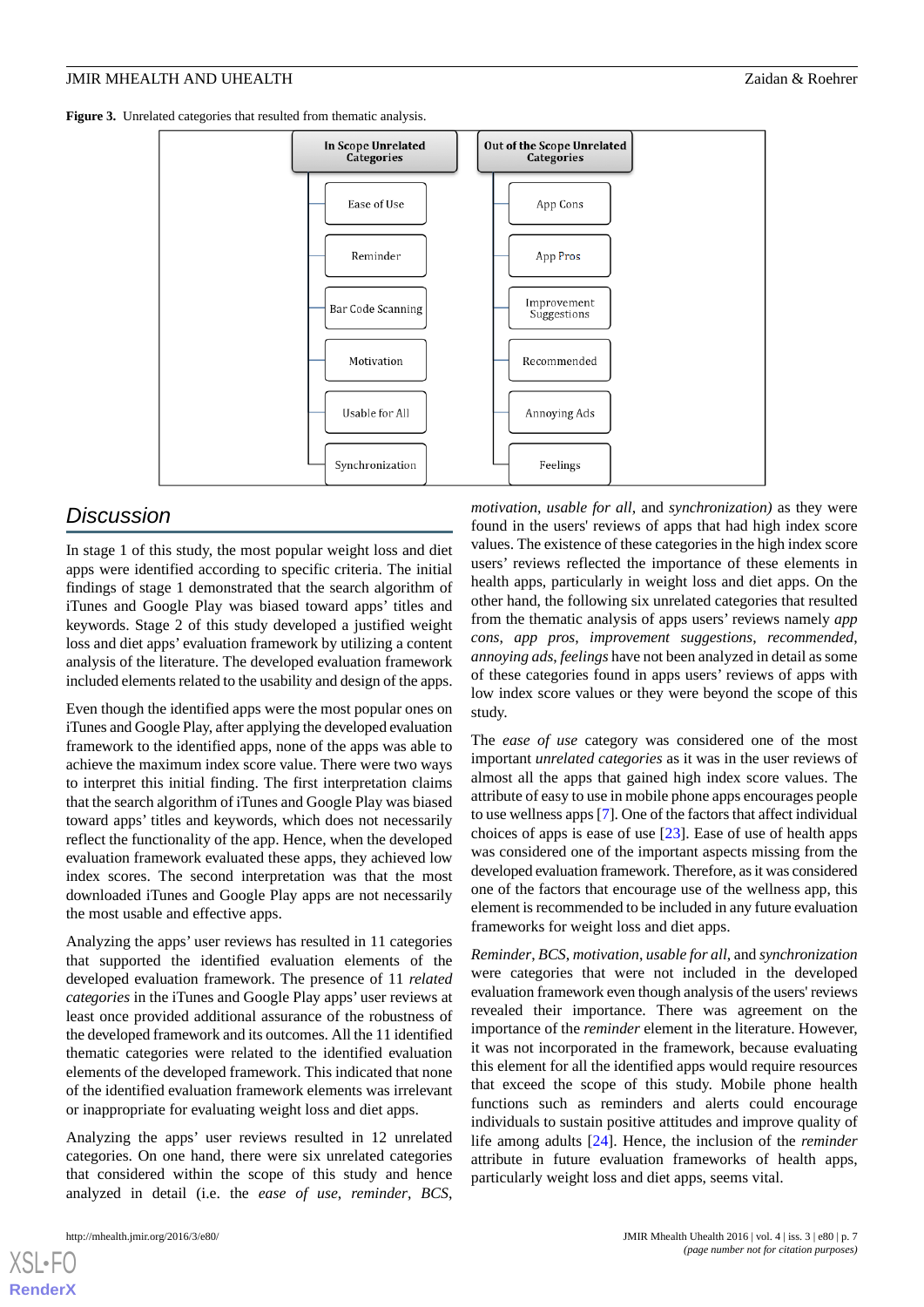Bar code scanning can be used to scan foods to be consumed. In addition, BCS could provide other information such as data concerning exercise [[25\]](#page-9-5). For example, scanning a box of biscuits via an app with BCS feature could reveal that the biscuit contains 140 calories. This calorie data can be transmitted into apps through BCS. Then, the apps could also specify the amount of exercise needed to burn those calories. Therefore, BCS can be used to assist individuals to achieve any weight control goal if added to weight loss and diet apps [\[26](#page-9-6)]. The inclusion of the BCS attribute in upcoming weight loss and diet apps and evaluation frameworks is essential.

*Motivation* is an important attribute that should be included in weight loss and diet apps and their evaluation frameworks. Wellness technologies and wellness apps should be designed to motivate users to continue using wellness technology and to achieve their goals [\[27\]](#page-9-7). For example, there are several attributes that can increase motivation toward physical activity, such as real-time feedback and having a virtual personal trainer. These attributes would strongly motivate users toward physical activity [[27\]](#page-9-7). In addition, the design of user interface of mobile phone wellness apps can support and motivate users toward initial and long-term use [\[27](#page-9-7)]. These motivating attributes were not evaluated for the apps in this study. However, they should be included in future weight loss and diet apps and their evaluation frameworks.

*Usable for all* and *synchronization* elements were not previously mentioned in the analyzed studies that evaluate wellness apps. However, the inclusion of the perception of these categories in future evaluation frameworks for weight loss and diet apps is recommended. *Usable for all* was identified in this study as an app suitable for a wide variety of individuals. For example, wellness apps can be used in different languages; they can include different exercises, and can be suitable for women, men and a wide range of age groups. The app may include different products, diet plans and foods that are suitable for different people such as individuals with diabetes, pregnant women, vegetarian people, etc. By offering several options, the app would not be restricted to specific group of users. Instead, it would give them the freedom of choice. This can be one of the factors that attract users to use the app.

These days, *synchronization* is a very important aspect of mobile phone apps. Mobile phone apps can produce one more function if synchronized with other technology (eg, with wearable medical devices) [[28\]](#page-9-8). Wearable medical devices can provide a huge advantage when it comes to monitoring and early detection of symptoms [[28\]](#page-9-8). The sensors in these wearable medical devices enable monitoring of vital signs and physiological parameters such as electrocardiogram, heart rate, body activity, blood pressure, and weight, to name but a few [[28\]](#page-9-8). Monitoring these features can greatly help the users of weight loss and diet apps. Early examples of independent wearable devices are Fitbit, Jawbone, and Samsung Gear Fit. Currently, Apple has developed a sensor-laden smart watch,

and that wearable device synchronizes with an iPhone over Bluetooth and other wireless technologies. Likewise, Google is working on its own smart watch. Similarly, recently Samsung introduced an improved smart watch that supports basic health measurement functionality [\[29](#page-9-9)]. Therefore, it can be concluded that the use of these wearable health devices, which enhance and help manage health features, will increase in the future. Hence, the ability of apps to sync with such devices would further inform the evaluation of weight loss and diet apps.

As it has been found that ease of use, reminder, bar code scanning (BCS), motivation, usable for all, and synchronization are significant attributes, it should be incorporated in weight loss and diet mobile phone apps, and thus in potential weight loss and diet evaluation frameworks.

When it comes to selecting weight loss and diet apps from iTunes and Google Play stores, users should be aware that the search engines of these stores are biased toward apps'titles and keywords, and hence one might end up with some apps that do not really serve the intended weight loss and diet functions. In addition, users should be mindful that the most popular apps are not necessarily the most usable and effective. Therefore, popularity is by no means a measure of usability and effectiveness of apps. Diet and weight loss apps' users and developers can utilize elements of the developed evaluation framework as a basis for their selection and development of apps based on robust literature.

There was a time constraint on this study (only 6 months), and the qualitative nature of the study ideally requires a longer time span. Thus, the number of apps included in the analysis was reduced. As a result of this, the number of iTunes users' reviews was very small, which led to not-so-fully saturated thematic categories. A longitudinal study or one with more time and resources can include more apps and users' reviews and thus give more accurate results. The limitation of researcher bias can be overcome by applying the evaluation framework more than once to the identified apps. This study merely focused on evaluating the most popular iTunes and Google Play apps. There is here an opportunity for future research to evaluate popular and unpopular apps so as to compare the results. Likewise, as this study has focused only on evaluating high-rated apps, future research could consider the evaluation of both high- and low-rated apps. Such research could determine if there is a relationship between high- and low-rated apps on the one hand and the index score values of evaluated apps on the other. The numbers of analyzed iTunes and Google Play users' reviews were relatively small, so that a greater number of users' reviews may result in additional thematic categories from the analyzed reviews. Future improvement to the evaluation framework can be achieved by adding the identified in-scope *unrelated categories* that resulted from the thematic analysis. This will no doubt result in a more robust and comprehensive weight loss and diet evaluation framework.

# **Acknowledgments**

This study was completely supported by personal funds.

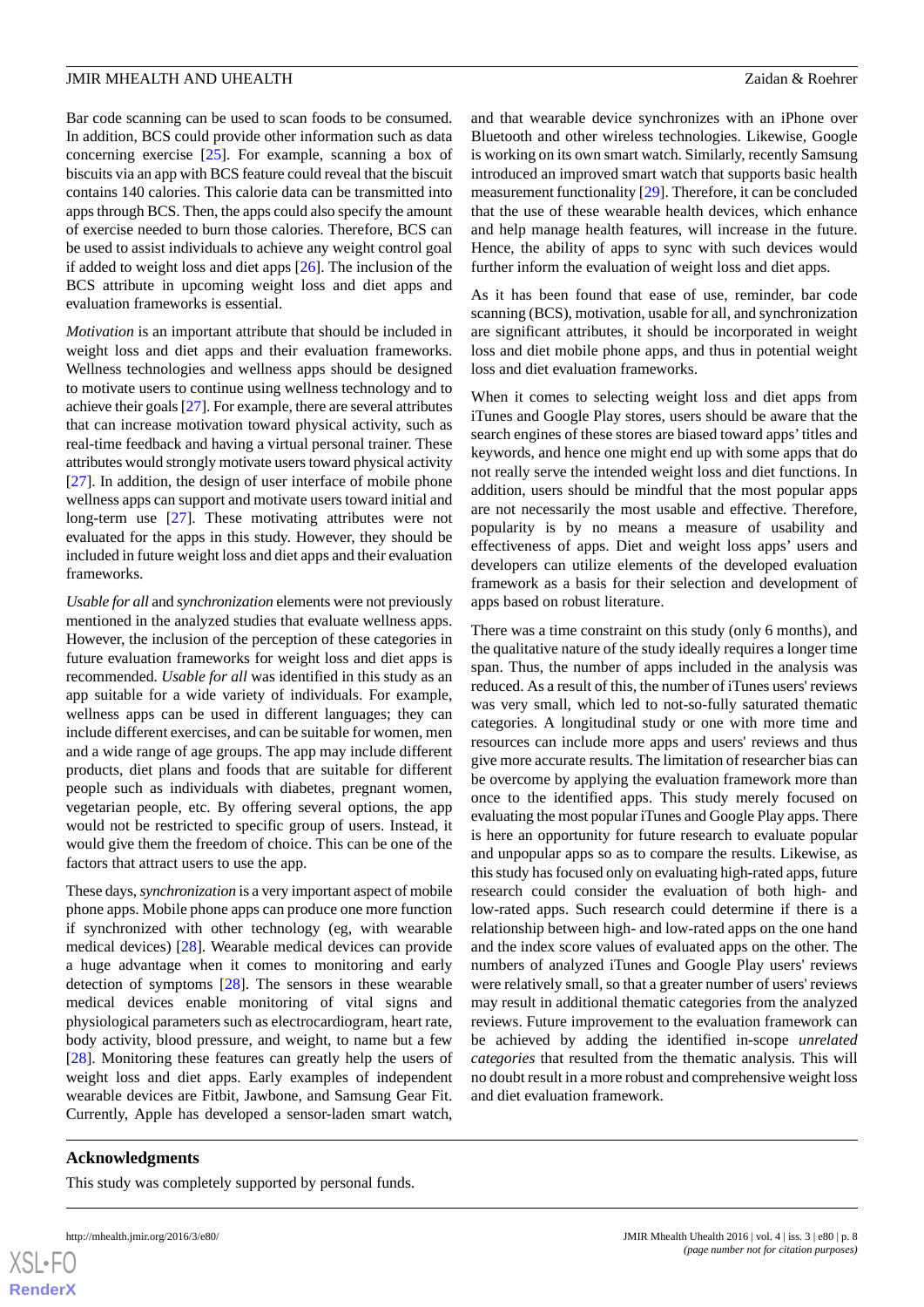#### JMIR MHEALTH AND UHEALTH **EXECUTE:** The Second of the Second Second 2 and 2 and 2 and 2 and 2 and 2 and 2 and 2 and 2 and 2 and 2 and 2 and 2 and 2 and 2 and 2 and 2 and 2 and 2 and 2 and 2 and 2 and 2 and 2 and 2 and 2 an

# **Authors' Contributions**

SBZ was responsible for developing, designing, collecting of data, and manuscript drafting. All authors participated in editing and revising the manuscript. All authors read and approved the final manuscript.

# **Conflicts of Interest**

None declared.

# <span id="page-8-0"></span>**References**

- <span id="page-8-1"></span>1. World Health Organization. 2015. Obesity and overweight URL: <http://www.who.int/mediacentre/factsheets/fs311/en/> [accessed 2016-06-15] [\[WebCite Cache ID 6iIKiT3QM](http://www.webcitation.org/

                                6iIKiT3QM)]
- <span id="page-8-2"></span>2. Centers for Disease Control and Prevention. 2012. Overweight and Obesity URL: [http://www.cdc.gov/obesity/adult/defining.](http://www.cdc.gov/obesity/adult/defining.html) [html](http://www.cdc.gov/obesity/adult/defining.html) [accessed 2016-06-15] [[WebCite Cache ID 6iIKpuoQo](http://www.webcitation.org/

                                6iIKpuoQo)]
- <span id="page-8-3"></span>3. Yeager SF, Heim R, Seiler J, Lofton H. OAC. Self-Monitoring - The Way to Successful Weight Management URL: [http:/](http://www.obesityaction.org/educational-resources/resource-articles-2/weight-loss-surgery/self-%20monitoring-the-way-to-successful-weight-management) [/www.obesityaction.org/educational-resources/resource-articles-2/weight-loss-surgery/](http://www.obesityaction.org/educational-resources/resource-articles-2/weight-loss-surgery/self-%20monitoring-the-way-to-successful-weight-management)
- <span id="page-8-4"></span>[self-%20monitoring-the-way-to-successful-weight-management](http://www.obesityaction.org/educational-resources/resource-articles-2/weight-loss-surgery/self-%20monitoring-the-way-to-successful-weight-management) [accessed 2016-02-25] [\[WebCite Cache ID 6fZ71cJCP\]](http://www.webcitation.org/

                                6fZ71cJCP) 4. Parkka J, Van Gils M, Tuomisto T, Lappalainen R, Korhonen I. A wireless wellness monitor for personal weight management. In: Information Technology Applications in Biomedicine. 2000 Presented at: IEEE EMBS International Conference; November 9-10, 2000; Arlington, VA p. 83-88. [doi: [10.1109/ITAB.2000.892354](http://dx.doi.org/10.1109/ITAB.2000.892354)]
- <span id="page-8-5"></span>5. Connelly K, Faber A, Rogers Y, Siek KA, Toscos TR. Opus: Research & Creativity at IPFW. 2006. Mobile Applications that Empower People to Monitor their Personal Health URL: [http://opus.ipfw.edu/cgi/viewcontent.](http://opus.ipfw.edu/cgi/viewcontent.cgi?article=1039&context=nursing_facpubs) [cgi?article=1039&context=nursing\\_facpubs](http://opus.ipfw.edu/cgi/viewcontent.cgi?article=1039&context=nursing_facpubs) [accessed 2016-04-11] [[WebCite Cache ID 6iKuTBjn1\]](http://www.webcitation.org/

                                6iKuTBjn1)
- <span id="page-8-6"></span>6. Gilmore LA, Duhé AF, Frost EA, Redman LM. The technology boom: a new era in obesity management. J Diabetes Sci Technol 2014 May;8(3):596-608 [\[FREE Full text\]](http://europepmc.org/abstract/MED/24876625) [doi: [10.1177/1932296814525189](http://dx.doi.org/10.1177/1932296814525189)] [Medline: [24876625\]](http://www.ncbi.nlm.nih.gov/entrez/query.fcgi?cmd=Retrieve&db=PubMed&list_uids=24876625&dopt=Abstract)
- <span id="page-8-7"></span>7. Choi W, Stvilia B. Use of mobile wellness applications and perception of quality. In: American Society for Information Science. 2013 Presented at: Proceedings of the 76th ASIS&T Annual Meeting: Beyond the Cloud: Rethinking Information Boundaries (ASIST '13); November 1-5, 2013; Canada URL: [http://dl.acm.org/citation.](http://dl.acm.org/citation.cfm?id=2655928&dl=ACM&coll=DL&CFID=632069279&CFTOKEN=16914186) [cfm?id=2655928&dl=ACM&coll=DL&CFID=632069279&CFTOKEN=16914186](http://dl.acm.org/citation.cfm?id=2655928&dl=ACM&coll=DL&CFID=632069279&CFTOKEN=16914186)[\[WebCite Cache ID 6iKucHaCX\]](http://www.webcitation.org/

                                6iKucHaCX) [doi: [10.1016/j.lisr.2015.04.007\]](http://dx.doi.org/10.1016/j.lisr.2015.04.007)
- <span id="page-8-9"></span><span id="page-8-8"></span>8. Azar KM, Lesser LI, Laing BY, Stephens J, Aurora MS, Burke LE, et al. Mobile applications for weight management: theory-based content analysis. Am J Prev Med 2013 Nov;45(5):583-589. [doi: [10.1016/j.amepre.2013.07.005](http://dx.doi.org/10.1016/j.amepre.2013.07.005)] [Medline: [24139771](http://www.ncbi.nlm.nih.gov/entrez/query.fcgi?cmd=Retrieve&db=PubMed&list_uids=24139771&dopt=Abstract)]
- <span id="page-8-10"></span>9. BinDhim NF, McGeechan K, Trevena L. Who Uses Smoking Cessation Apps? A Feasibility Study Across Three Countries via Smartphones. JMIR Mhealth Uhealth 2014;2(1):e4 [[FREE Full text\]](http://mhealth.jmir.org/2014/1/e4/) [doi: [10.2196/mhealth.2841\]](http://dx.doi.org/10.2196/mhealth.2841) [Medline: [25098439](http://www.ncbi.nlm.nih.gov/entrez/query.fcgi?cmd=Retrieve&db=PubMed&list_uids=25098439&dopt=Abstract)]
- <span id="page-8-11"></span>10. Abroms LC, Lee Westmaas J, Bontemps-Jones J, Ramani R, Mellerson J. A content analysis of popular smartphone apps for smoking cessation. Am J Prev Med 2013 Dec;45(6):732-736 [[FREE Full text\]](http://europepmc.org/abstract/MED/24237915) [doi: [10.1016/j.amepre.2013.07.008\]](http://dx.doi.org/10.1016/j.amepre.2013.07.008) [Medline: [24237915](http://www.ncbi.nlm.nih.gov/entrez/query.fcgi?cmd=Retrieve&db=PubMed&list_uids=24237915&dopt=Abstract)]
- <span id="page-8-12"></span>11. Breton ER, Fuemmeler BF, Abroms LC. Weight loss-there is an app for that! But does it adhere to evidence-informed practices? Transl Behav Med 2011 Dec;1(4):523-529 [\[FREE Full text\]](http://europepmc.org/abstract/MED/24073074) [doi: [10.1007/s13142-011-0076-5](http://dx.doi.org/10.1007/s13142-011-0076-5)] [Medline: [24073074](http://www.ncbi.nlm.nih.gov/entrez/query.fcgi?cmd=Retrieve&db=PubMed&list_uids=24073074&dopt=Abstract)]
- 12. IMS Institute for Healthcare Informatics. 2013 Oct. Patient Apps for Improved Healthcare From Novelty to Mainstream URL: [http://obroncology.com/imshealth/content/IIHI%20Apps%20report%20231013F\\_interactive.pdf](http://obroncology.com/imshealth/content/IIHI%20Apps%20report%20231013F_interactive.pdf) [accessed 2016-06-16] [[WebCite Cache ID 6iIRWJaXq\]](http://www.webcitation.org/

                                6iIRWJaXq)
- 13. Research-Based Web Design & Usability Guidelines. Washington, DC: U.S. Dept. of Health and Human Services; 2006.
- <span id="page-8-13"></span>14. Vasa R, Hoon L, Mouzakis K, Noguchi A. A preliminary analysis of mobile app user reviews. : ACM; 2012 Presented at: Proceedings of the 24th Australian Computer-Human Interaction Conference; November 29-December 02, 2012; Melbourne. Australia. ACM p. 241-244.
- 15. Tan F, Vasa R. Toward a Social Media Usage Policy. In: ACIS 2011 Proceedings. 2011 Presented at: 22nd Australasian Conference on Information Systems; November 29-December 2, 2011; Sydney p. 84-89 URL: [http://aisel.aisnet.org/](http://aisel.aisnet.org/acis2011/72/) [acis2011/72/\[](http://aisel.aisnet.org/acis2011/72/)[WebCite Cache ID 6iKuyZvSU\]](http://www.webcitation.org/

                                6iKuyZvSU)
- <span id="page-8-15"></span><span id="page-8-14"></span>16. Choi W, Stvilia B. Use of mobile wellness applications and perception of quality. In: American Society for Information Science. 2014 May 08 Presented at: Proceedings of the 76th ASIS&T Annual Meeting: Beyond the Cloud: Rethinking Information Boundaries; November 1-5, 2014; Canada p. 1-4 URL: [http://dl.acm.org/citation.](http://dl.acm.org/citation.cfm?id=2655928&dl=ACM&coll=DL&CFID=632069279&CFTOKEN=16914186) [cfm?id=2655928&dl=ACM&coll=DL&CFID=632069279&CFTOKEN=16914186\[](http://dl.acm.org/citation.cfm?id=2655928&dl=ACM&coll=DL&CFID=632069279&CFTOKEN=16914186)[WebCite Cache ID 6iKv9iF2r\]](http://www.webcitation.org/

                                6iKv9iF2r) [doi: [10.1002/meet.14505001147\]](http://dx.doi.org/10.1002/meet.14505001147)
- 17. Harrison R, Flood D, Duce D. Usability of mobile applications: literature review and rationale for a new usability model. J Interact Sci 2013;1(1):1-16 [[FREE Full text](http://link.springer.com/article/10.1186/2194-0827-1-1)] [doi: [10.1186/2194-0827-1-1](http://dx.doi.org/10.1186/2194-0827-1-1)]
- 18. Pagoto S, Schneider K, Jojic M, DeBiasse M, Mann D. Evidence-based strategies in weight-loss mobile apps. Am J Prev Med 2013 Nov;45(5):576-582. [doi: [10.1016/j.amepre.2013.04.025](http://dx.doi.org/10.1016/j.amepre.2013.04.025)] [Medline: [24139770](http://www.ncbi.nlm.nih.gov/entrez/query.fcgi?cmd=Retrieve&db=PubMed&list_uids=24139770&dopt=Abstract)]

[XSL](http://www.w3.org/Style/XSL)•FO **[RenderX](http://www.renderx.com/)**